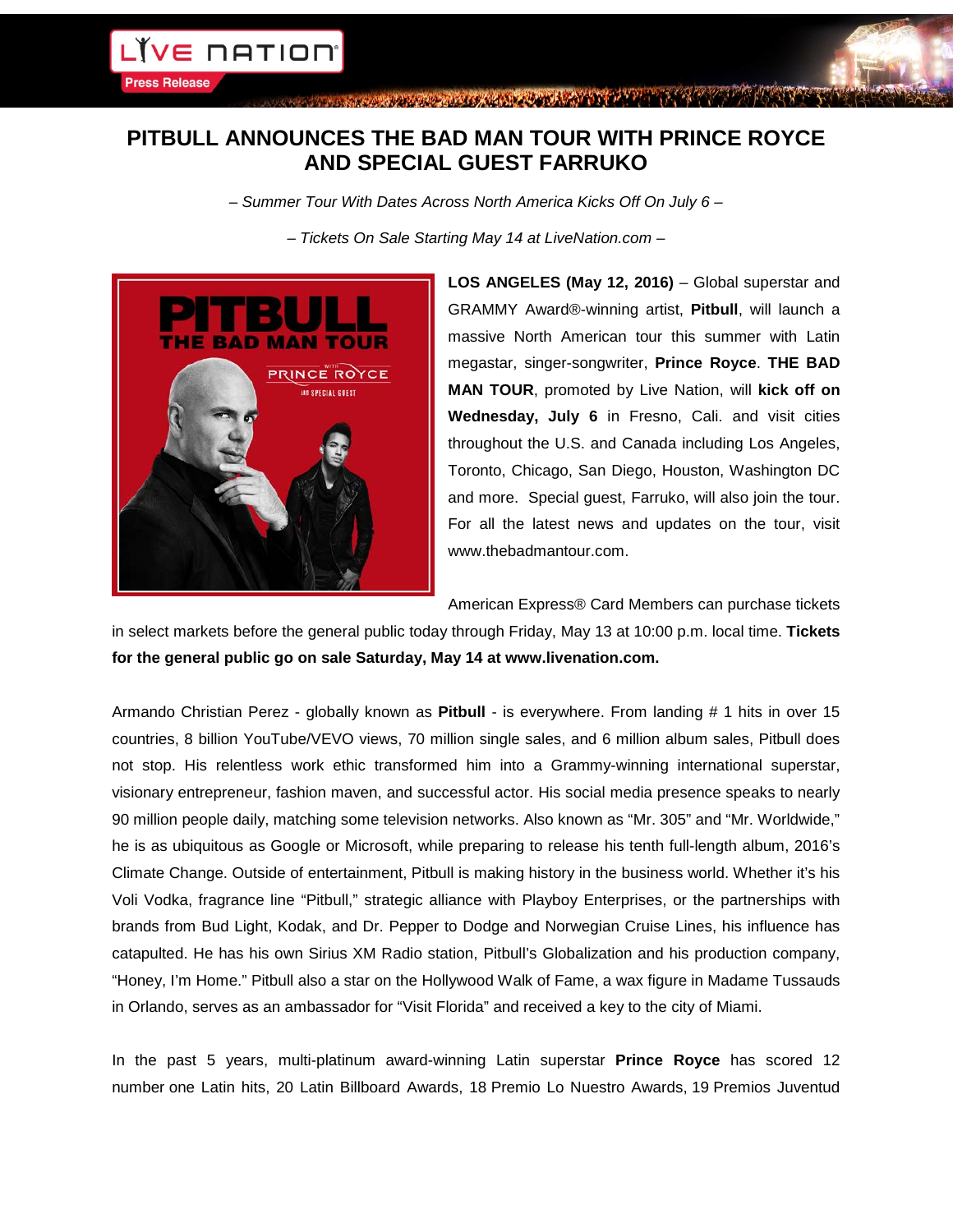(Youth Choice) Awards, and earned 8 Latin Grammy nominations. Royce has a massive fan base with over 1 billion streams online, 33.5 million followers on Facebook, 5.2 million on Twitter and 4.8 million on Instagram. He has sold out the most prestigious venues in Latin America, as well as concerts throughout the US including Radio City Music Hall, The Nokia Theater and the Theater at Madison Square Garden. At the age of 22 he was honored with a Latin Billboard Award for Composer of the Year, becoming the youngest artist to garner the award. In November 2014, he released the electro-pop/R&B banger "Stuck on a Feeling," featuring Snoop Dogg, followed by the May 2015 release of the dancehallflavored "Back It Up" (featuring Pitbull and Jennifer Lopez) – two tracks from his first English-language album, "Double Vision". This year, he releases his highly anticipated fourth Spanish-language album which promises to be a huge success. The first single off the upcoming album "Culpa Al Corazón" reached #1 on Billboard's Latin Songs (across all Latin genres), Latin Pop and Tropical Charts. Recently, Royce co-starred as Peter in the Fox live musical broadcast of "The Passion" and is part of the cast of the next season of Hulu's "East Los High" due out July 2016.

Infusing romantic lyrical content into Latin urban music, Farruko's highly popular and unique sound has made him a leader in the Reggaeton movement. Recognized by Billboard as one of Reggaeton's "rising stars, reinforcing the genre's strength and giving us plenty of party music," the 24-year-old artist is far from a rookie. He has collaborated with other Latin music superstars, including Daddy Yankee, Don Omar, J Balvin, Nicky Jam, and Yandel, among others. Demonstrating his versatility, his hits include songs that seamlessly crossover into pop, bachata, mambo, vallenato and R&B, creating an impressive musical repertoire full of remarkable fusions that highlight his deep musical knowledge and diverse sounds. FARRUKO finished 2015 as his most successful year yet, taking home two awards at Premios Lo Nuestro for Urban Song of the Year and Urban Collaboration of the Year and a Billboard Latin Music Award for Latin Rhythm Song of the Year. Then, in October, Farruko delights the masses with yet another new album, "Visionary," which was released in pre-sale and in just hours reached the #1 in iTunes' "Top Latin Albums" list, position in which it stayed until three weeks after its official launch. Now at the pinnacle of his career, FARRUKO will not let anything stop him from dominating the industry in 2016.

## **PITBULL'S THE BAD MAN TOUR WITH PRINCE ROYCE AND SPECIAL GUEST FARRUKO**

\*All dates, cities and venues below subject to change.

| Wednesday, July 6, 2016 | Fresno, CA         | Save Mart Center                  |
|-------------------------|--------------------|-----------------------------------|
| Thursday, July 7, 2016  | Los Angeles, CA    | The Forum                         |
| Saturday, July 9, 2016  | Mountain View, CA  | Shoreline Amphitheatre            |
| Sunday, July 10, 2016   | Sacramento, CA     | Sleep Train Arena                 |
| Tuesday, July 12, 2016  | Salt Lake City, UT | <b>USANA Amphitheatre</b>         |
| Friday, July 15, 2016   | Anaheim, CA        | Honda Center                      |
| Saturday, July 16, 2016 | San Diego, CA      | Sleep Train Amphitheatre          |
| Sunday, July 17, 2016   | Phoenix, AZ        | <b>Talking Stick Resort Arena</b> |
| Tuesday, July 19, 2016  | Albuquerque, NM    | Isleta Amphitheater               |